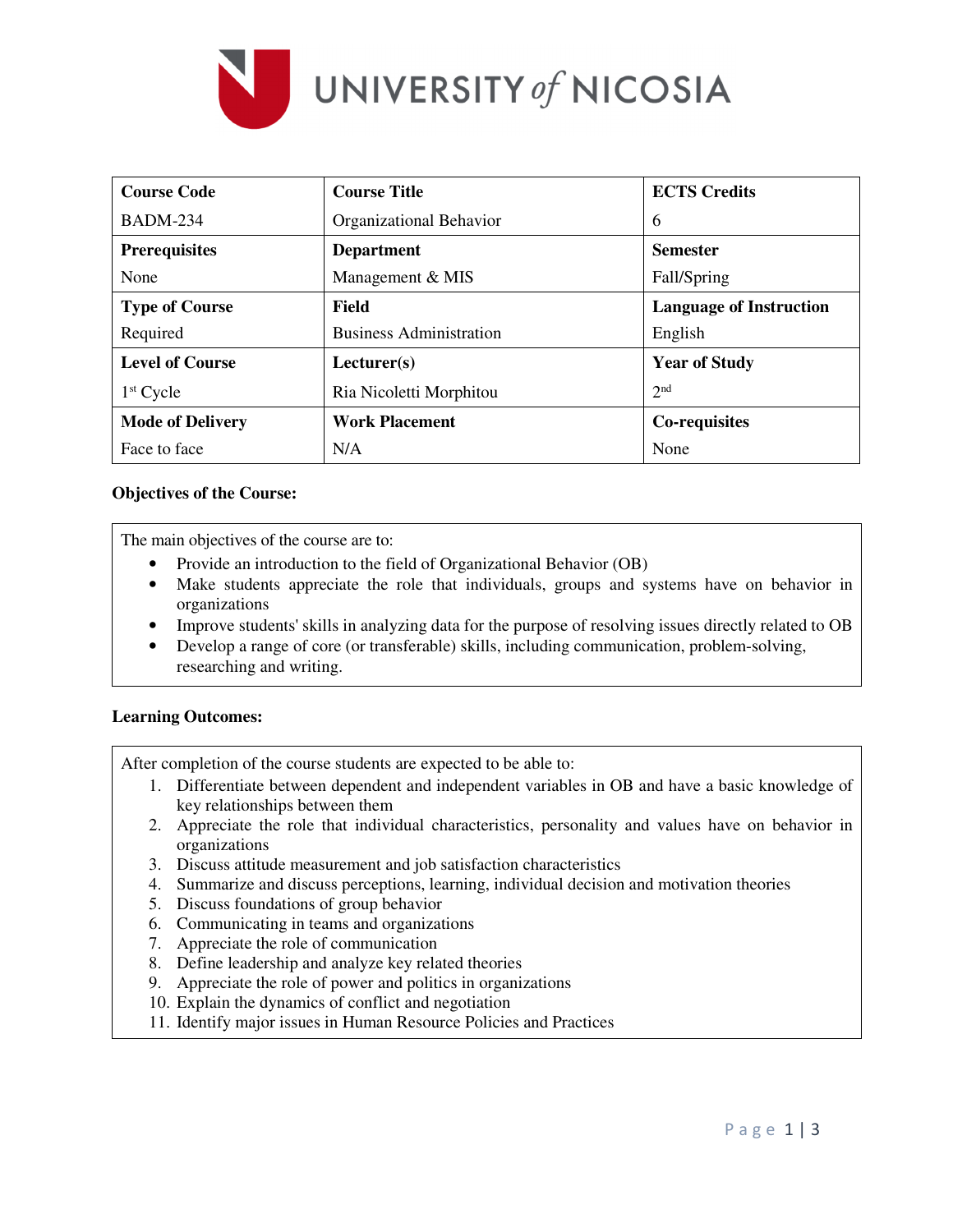

# **Course Contents:**

- 1. What Is Organizational Behavior?
- 2. Foundations of Individual Behavior
- 3. Attitudes and Job Satisfaction
- 4. Personality and Values
- 5. Perception and Individual Decision Making
- 6. Motivation Concepts and Applications, Emotions
- 7. Foundations of Group Behavior
- 8. Communication
- 9. Leadership
- 10. Power and Politics
- 11. Conflict and Negotiation
- 12. Human Resource Policies and Practices

# **Learning Activities and Teaching Methods:**

PowerPoint Lectures, discussion, practical exercises, class activities

### **Assessment Methods:**

Group Presentations, Final Exam, Midterm Exam

### **Required Textbooks / Reading:**

| <b>Title</b>                                 | <b>Author(s)</b>                               | <b>Publisher</b>                                  | Year | <b>ISBN</b>                                                    |
|----------------------------------------------|------------------------------------------------|---------------------------------------------------|------|----------------------------------------------------------------|
| Organizational<br><b>Behaviour</b>           | Robbins, P.<br>Stephen &<br>Timothy A. Judge   | Prentice-<br>Hall,<br>17 <sup>th</sup><br>edition | 2016 | 013410398X/<br>9780134103983 Organizational<br><b>Behavior</b> |
| Organizational<br><b>Behaviour</b><br>E book | Robbins, P.<br>Stephen $&$<br>Timothy A. Judge | Prentice-<br>Hall,<br>15 <sup>th</sup><br>edition | 2013 | ISBN13: 9780273765400<br>ISBN10: 027376540X                    |

# **Recomended Textbooks / Reading:**

| <b>Title</b>                                        | Author(s)                            | <b>Publisher</b>         | Year | <b>ISBN</b>           |
|-----------------------------------------------------|--------------------------------------|--------------------------|------|-----------------------|
| <b>Organization</b><br>Development:<br>A Process of | W. Warner Burke,<br>Debra A. Noumair | Pearson<br>Publications, | 2015 | ISBN13: 9780133892628 |